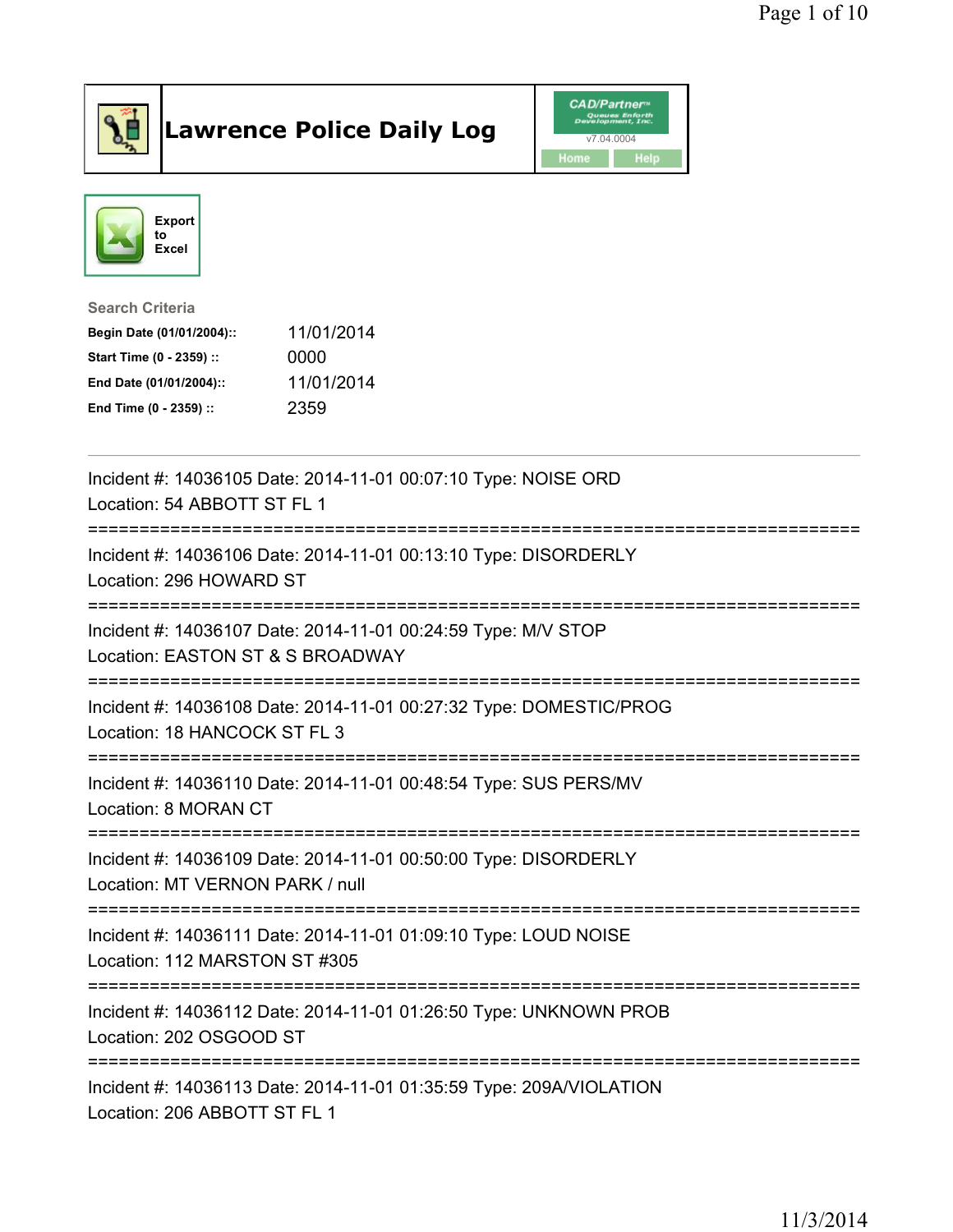| Incident #: 14036114 Date: 2014-11-01 01:48:42 Type: DISTURBANCE<br>Location: RIO BAR AND GRILL / 9 APPLETON ST                    |
|------------------------------------------------------------------------------------------------------------------------------------|
| Incident #: 14036115 Date: 2014-11-01 02:03:49 Type: SUS PERS/MV<br>Location: FARNHAM ST & PHILLIPS ST                             |
| Incident #: 14036116 Date: 2014-11-01 02:07:54 Type: SUS PERS/MV<br>Location: BROOKFIELD ST & EASTON ST                            |
| Incident #: 14036118 Date: 2014-11-01 02:19:32 Type: DISTURBANCE<br>Location: 249 BAILEY ST                                        |
| Incident #: 14036117 Date: 2014-11-01 02:20:11 Type: LOUD NOISE<br>Location: 245 BROADWAY<br>===================================== |
| Incident #: 14036119 Date: 2014-11-01 02:28:58 Type: NOISE ORD<br>Location: 94 AMES ST                                             |
| Incident #: 14036120 Date: 2014-11-01 02:32:42 Type: AUTO ACC/NO PI<br>Location: 351 BROADWAY                                      |
| Incident #: 14036121 Date: 2014-11-01 02:38:23 Type: FIGHT<br>Location: 75 BASSWOOD ST FL 2                                        |
| Incident #: 14036123 Date: 2014-11-01 02:46:53 Type: LOST PROPERTY<br>Location: 245 LAWRENCE ST                                    |
| Incident #: 14036122 Date: 2014-11-01 02:55:54 Type: UNKNOWN PROB<br>Location: 54 CHELMSFORD ST                                    |
| Incident #: 14036124 Date: 2014-11-01 03:20:48 Type: LOUD NOISE<br>Location: 54 ABBOTT ST FL 1                                     |
| Incident #: 14036125 Date: 2014-11-01 03:23:46 Type: DISORDERLY<br>Location: E HAVERHILL ST & OAK ST                               |
| Incident #: 14036126 Date: 2014-11-01 03:25:45 Type: UNKNOWN PROB<br>Location: WASHINGTON ST                                       |
| Incident #: 14036127 Date: 2014-11-01 03:31:56 Type: MISSING PERS                                                                  |

Location: 883 ECCEV CT #2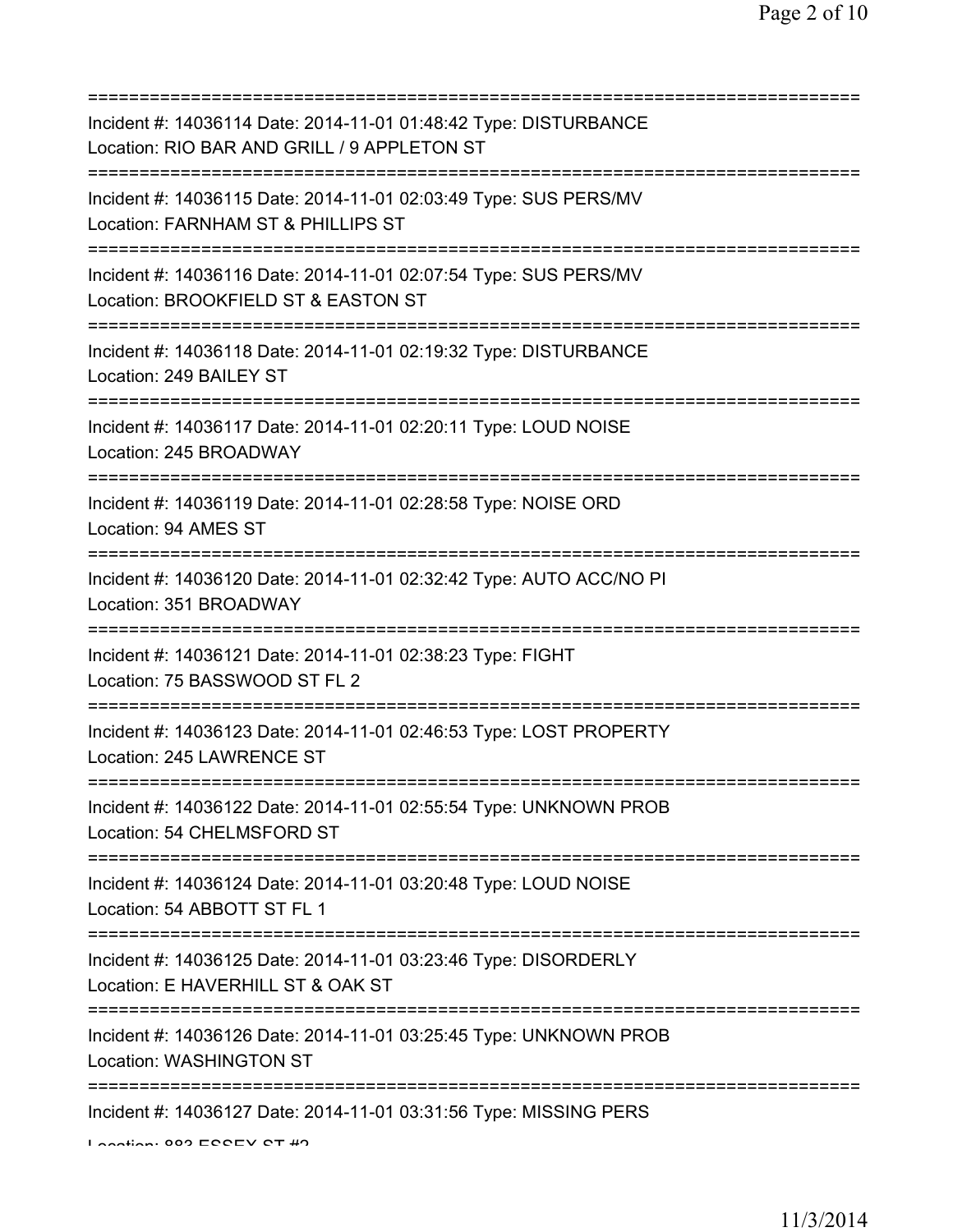| Incident #: 14036128 Date: 2014-11-01 03:42:32 Type: ALARM/BURG<br>Location: SWEENEYS / 90 ESSEX ST                             |
|---------------------------------------------------------------------------------------------------------------------------------|
| Incident #: 14036129 Date: 2014-11-01 03:47:12 Type: ALARM/BURG<br>Location: LAW/METHUEN COMM COALITION / 112 E HAVERHILL ST #A |
| Incident #: 14036130 Date: 2014-11-01 04:27:04 Type: MV/BLOCKING<br>Location: 57 BROOK ST                                       |
| Incident #: 14036131 Date: 2014-11-01 04:32:33 Type: SUS PERS/MV<br>Location: 30 KINGSTON ST                                    |
| Incident #: 14036132 Date: 2014-11-01 04:58:37 Type: AUTO ACC/NO PI<br>Location: HAMPSHIRE ST & PARK ST                         |
| Incident #: 14036133 Date: 2014-11-01 05:04:32 Type: MV/BLOCKING<br>Location: 9 NEWTON ST                                       |
| Incident #: 14036134 Date: 2014-11-01 05:20:15 Type: COUNTERFEIT<br>Location: DENNYS / 160 WINTHROP AV                          |
| Incident #: 14036135 Date: 2014-11-01 05:25:48 Type: MV/BLOCKING<br>Location: 335 LAWRENCE ST<br>===================            |
| Incident #: 14036136 Date: 2014-11-01 05:28:03 Type: TOW/ABANDONED<br>Location: LAWRENCE ST & PARK ST                           |
| Incident #: 14036137 Date: 2014-11-01 05:28:07 Type: ALARM/BURG<br>Location: FERNANDEZ BEAUTY / 402 BROADWAY                    |
| Incident #: 14036138 Date: 2014-11-01 05:31:09 Type: UNWANTEDGUEST<br>Location: 7 ELEVEN / 360 BROADWAY                         |
| Incident #: 14036139 Date: 2014-11-01 05:43:49 Type: TRESPASSING<br>Location: 181 CANAL ST                                      |
| Incident #: 14036140 Date: 2014-11-01 05:45:10 Type: NOISE ORD<br>Location: 21 E HAVERHILL ST FL 2                              |
| Incident #: 14036141 Date: 2014-11-01 06:25:51 Type: SUS PERS/MV                                                                |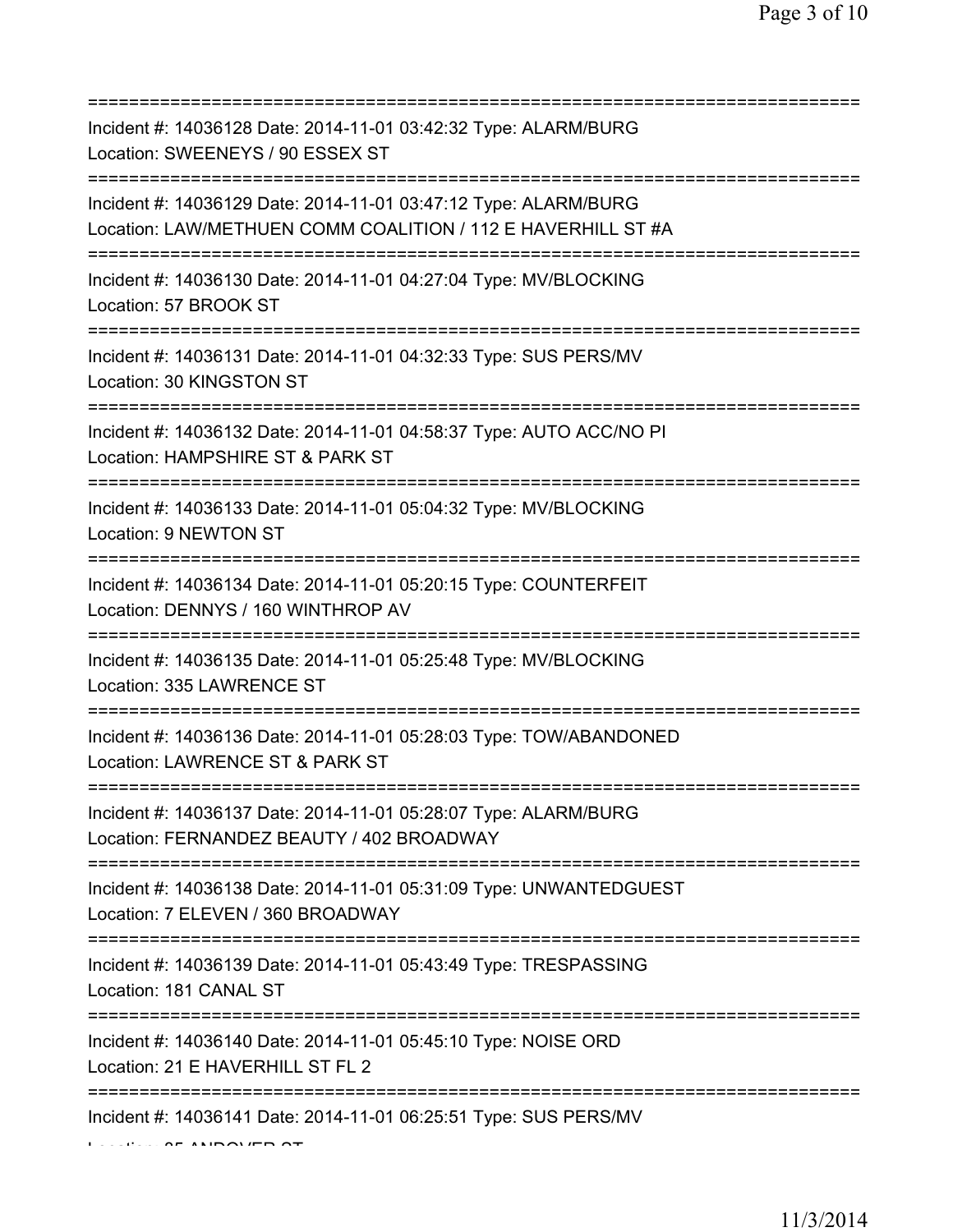=========================================================================== Incident #: 14036142 Date: 2014-11-01 06:52:44 Type: NOTIFICATION Location: 75 BAILEY ST =========================================================================== Incident #: 14036143 Date: 2014-11-01 07:40:29 Type: KEEP PEACE Location: WALK-IN / 169 WILLOW ST =========================================================================== Incident #: 14036144 Date: 2014-11-01 08:52:33 Type: MEDIC SUPPORT Location: 67 BOXFORD ST =========================================================================== Incident #: 14036145 Date: 2014-11-01 08:53:40 Type: MV/BLOCKING Location: 400 HAMPSHIRE ST =========================================================================== Incident #: 14036146 Date: 2014-11-01 08:55:37 Type: ALARMS Location: 16 DARTMOUTH ST =========================================================================== Incident #: 14036147 Date: 2014-11-01 08:57:51 Type: AUTO ACC/PI Location: 162 WEST ST =========================================================================== Incident #: 14036148 Date: 2014-11-01 09:43:20 Type: DOMESTIC/PROG Location: JACKSON ST & LOGAN ST =========================================================================== Incident #: 14036149 Date: 2014-11-01 10:03:15 Type: 209A/SERVE Location: 180 ABBOTT ST =========================================================================== Incident #: 14036150 Date: 2014-11-01 10:07:26 Type: ALARM/BURG Location: ABEL COMPANY / 1 INTERNATIONAL WY =========================================================================== Incident #: 14036151 Date: 2014-11-01 10:12:07 Type: HIT & RUN M/V Location: 31 HOBSON ST FL 3 =========================================================================== Incident #: 14036152 Date: 2014-11-01 10:28:58 Type: 209A/SERVE Location: 8 DIAMOND ST =========================================================================== Incident #: 14036153 Date: 2014-11-01 10:32:35 Type: FIGHT Location: 94 AMES ST =========================================================================== Incident #: 14036154 Date: 2014-11-01 10:38:22 Type: LARCENY/PAST Location: 10 EMBANKMENT RD =========================================================================== Incident #: 14036155 Date: 2014-11-01 10:45:51 Type: ALARM/BURG

Location: 243 SALEM ST FL 1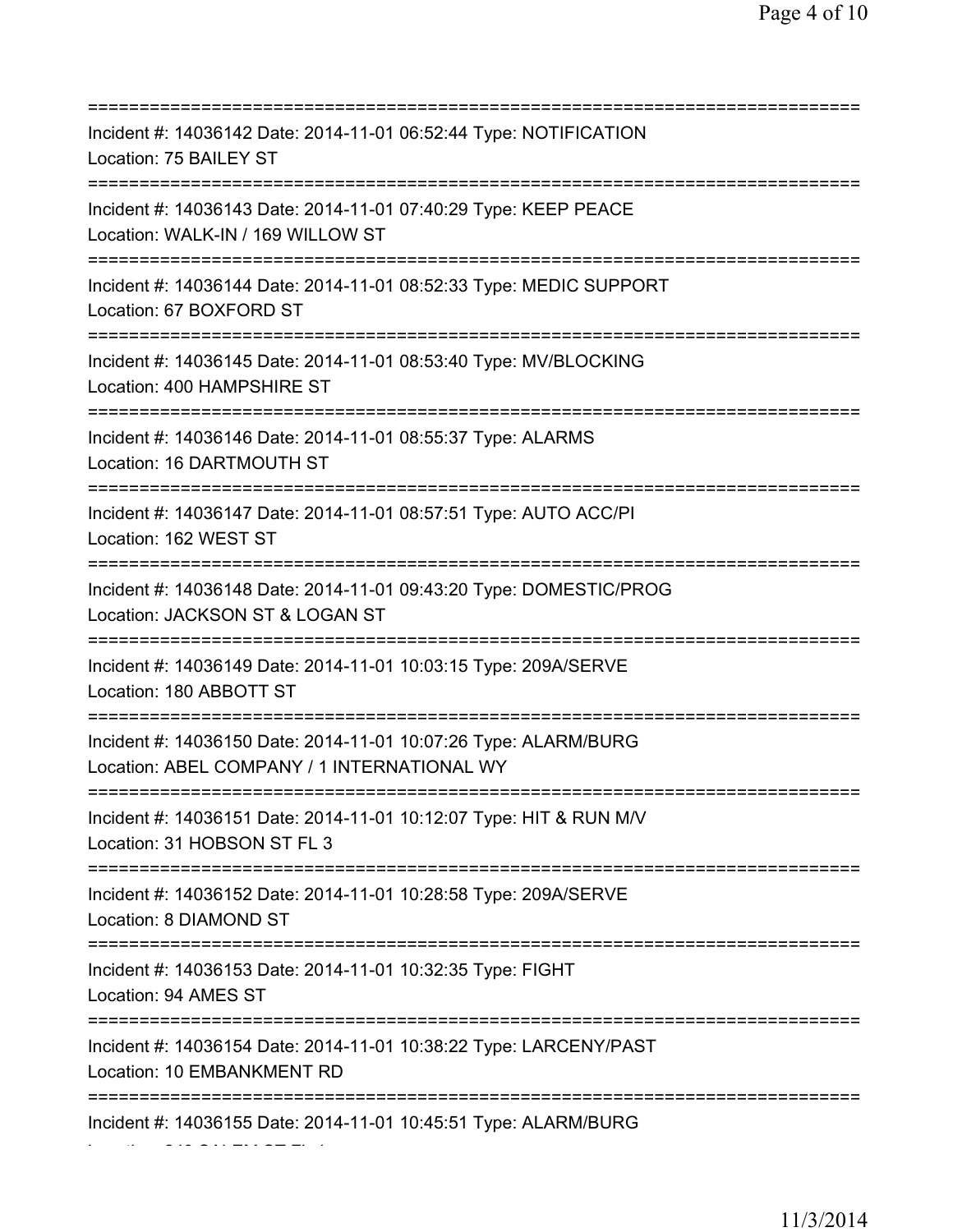=========================================================================== Incident #: 14036156 Date: 2014-11-01 10:49:51 Type: HIT & RUN M/V Location: DUNKIN DONUTS / 104 MARSTON ST =========================================================================== Incident #: 14036157 Date: 2014-11-01 11:19:20 Type: 209A/SERVE Location: 206 PHILLIPS =========================================================================== Incident #: 14036158 Date: 2014-11-01 11:26:21 Type: ASSIST FIRE Location: 132 BAILEY ST FL 2 =========================================================================== Incident #: 14036159 Date: 2014-11-01 11:48:47 Type: CK WELL BEING Location: 129 BENNINGTON ST FL 2 =========================================================================== Incident #: 14036160 Date: 2014-11-01 11:54:48 Type: M/V STOP Location: 45 BROADWAY =========================================================================== Incident #: 14036161 Date: 2014-11-01 11:55:09 Type: TOW OF M/V Location: 75 HILLSIDE AV =========================================================================== Incident #: 14036162 Date: 2014-11-01 11:55:10 Type: KEEP PEACE Location: 102 OXFORD ST =========================================================================== Incident #: 14036163 Date: 2014-11-01 12:03:24 Type: HIT & RUN M/V Location: 239 ANDOVER ST =========================================================================== Incident #: 14036164 Date: 2014-11-01 12:16:27 Type: UNWANTEDGUEST Location: 190 OSGOOD ST #3 FL B17 =========================================================================== Incident #: 14036165 Date: 2014-11-01 12:29:30 Type: FRAUD Location: 239 ANDOVER ST =========================================================================== Incident #: 14036166 Date: 2014-11-01 12:40:21 Type: FRAUD Location: 425 LOWELL ST #2 =========================================================================== Incident #: 14036167 Date: 2014-11-01 12:48:35 Type: MEDIC SUPPORT Location: 70 BERKELEY ST FL 2 =========================================================================== Incident #: 14036168 Date: 2014-11-01 12:50:12 Type: MAL DAMAGE Location: 202 LAWRENCE ST FL 2 =========================================================================== Incident #: 14036169 Date: 2014-11-01 13:06:36 Type: DISTURBANCE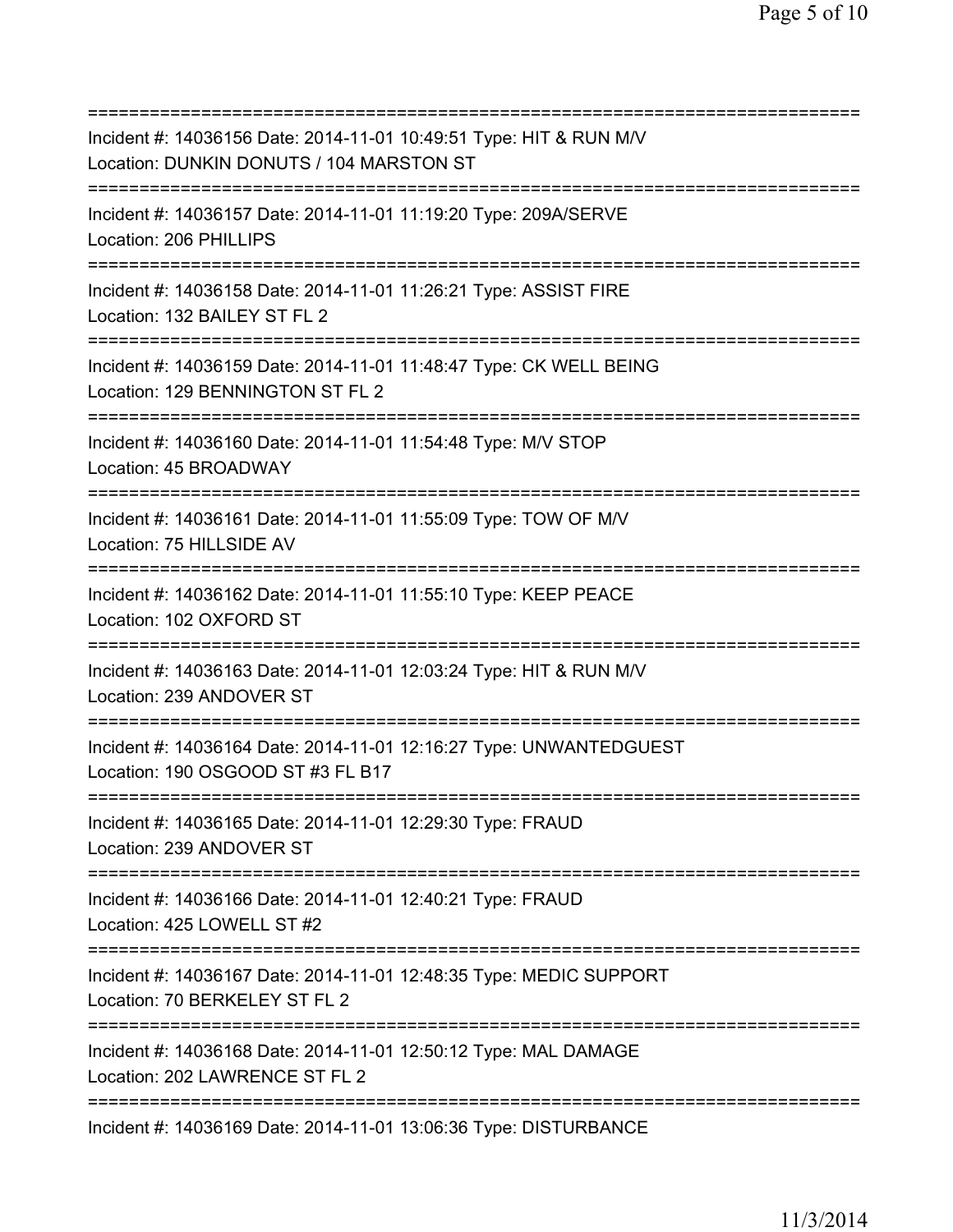| Incident #: 14036170 Date: 2014-11-01 13:15:41 Type: THREATS<br>Location: 88 NEWBURY ST FL 1                                            |
|-----------------------------------------------------------------------------------------------------------------------------------------|
| Incident #: 14036171 Date: 2014-11-01 13:44:34 Type: TENANT PROB<br>Location: 352 HAVERHILL ST                                          |
| Incident #: 14036172 Date: 2014-11-01 13:51:40 Type: DRUG OVERDOSE<br>Location: CEDAR ST & CHARDON ST                                   |
| Incident #: 14036173 Date: 2014-11-01 14:09:01 Type: 209A/SERVE<br>Location: 12 ATKINSON ST                                             |
| Incident #: 14036174 Date: 2014-11-01 14:34:19 Type: AUTO ACC/NO PI<br>Location: CHESTER ST & S BROADWAY<br>=========================== |
| Incident #: 14036175 Date: 2014-11-01 15:17:38 Type: ROBBERY ARMED<br>Location: 667 ESSEX ST<br>.==================================     |
| Incident #: 14036176 Date: 2014-11-01 15:35:57 Type: FIGHT<br>Location: MCDONALDS / 50 BROADWAY<br>:===========                         |
| Incident #: 14036177 Date: 2014-11-01 15:48:25 Type: AUTO ACC/PI<br>Location: ALEX'S PIZZA / 311 E HAVERHILL ST                         |
| Incident #: 14036178 Date: 2014-11-01 15:49:35 Type: SHOPLIFTING<br>Location: RITE AID PHARMACY / 365 ESSEX ST                          |
| Incident #: 14036179 Date: 2014-11-01 15:57:43 Type: DRUG OVERDOSE<br>Location: 510 ESSEX ST                                            |
| Incident #: 14036180 Date: 2014-11-01 16:31:08 Type: NOISE ORD<br>Location: 42 STORROW ST                                               |
| Incident #: 14036181 Date: 2014-11-01 16:48:47 Type: MV/BLOCKING<br>Location: 474 HAMPSHIRE ST                                          |
| Incident #: 14036182 Date: 2014-11-01 16:50:44 Type: ALARM/BURG<br>Location: 198 GARDEN ST                                              |
| ===========<br>Incident #: 14036183 Date: 2014-11-01 17:01:56 Type: LOST PROPERTY                                                       |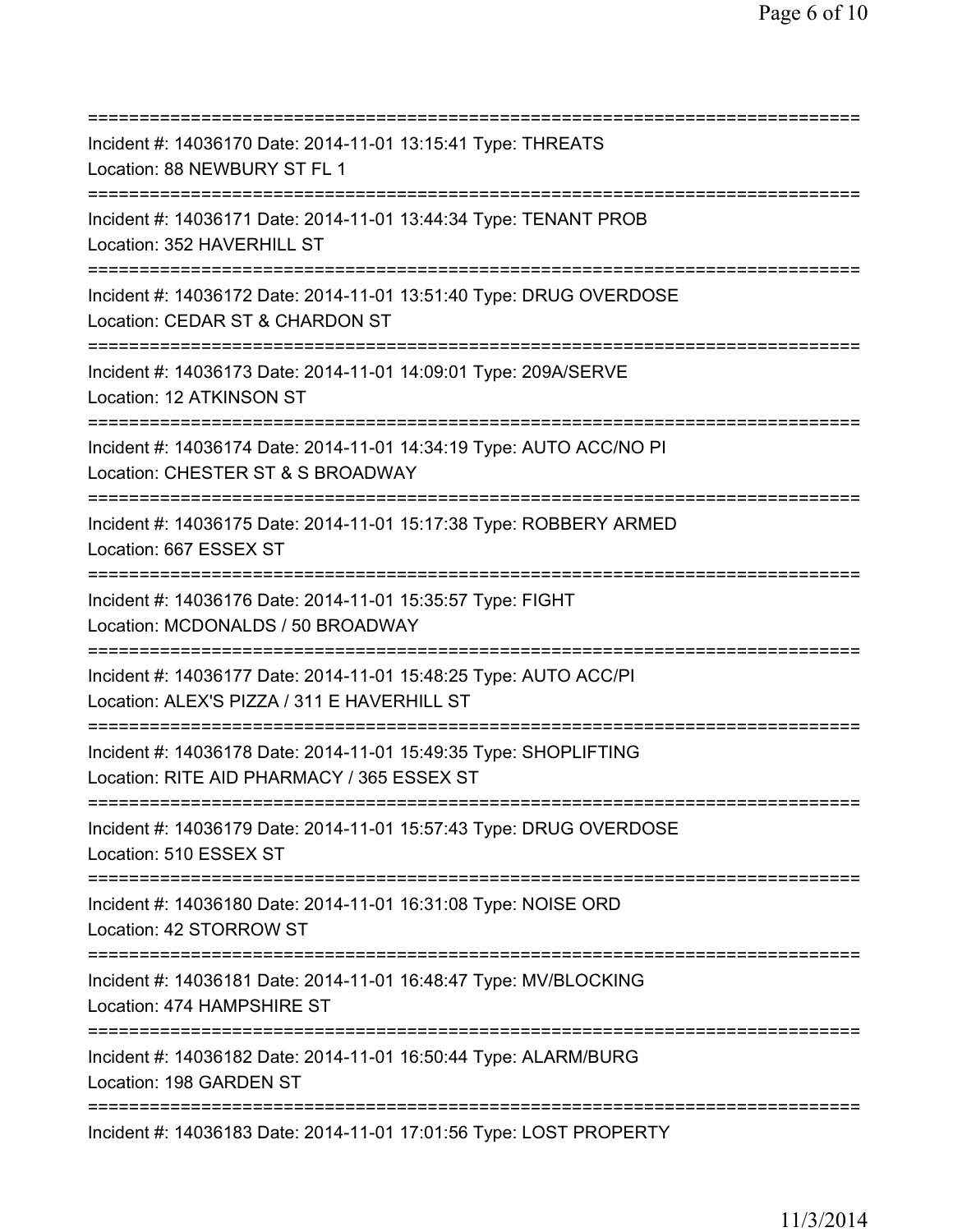Location: 102 ESSEX ST =========================================================================== Incident #: 14036184 Date: 2014-11-01 17:06:00 Type: CK WELL BEING Location: 11 THORNTON ST FL 3 =========================================================================== Incident #: 14036185 Date: 2014-11-01 17:14:04 Type: VIO CITY ORD Location: 70 CAMBRIDGE ST =========================================================================== Incident #: 14036186 Date: 2014-11-01 17:17:09 Type: ALARM/BURG Location: PRIMITIVE METHODIST CHURCH / 201 HAVERHILL ST =========================================================================== Incident #: 14036187 Date: 2014-11-01 17:21:33 Type: ALARM/BURG Location: ESPERANZA ACADEMY / 198 GARDEN ST =========================================================================== Incident #: 14036188 Date: 2014-11-01 17:26:20 Type: M/V STOP Location: BROADWAY & PARK ST =========================================================================== Incident #: 14036189 Date: 2014-11-01 17:32:05 Type: LARCENY/PAST Location: LOWELL ST & OXFORD ST =========================================================================== Incident #: 14036190 Date: 2014-11-01 17:50:06 Type: 911 HANG UP Location: 67 PARK ST =========================================================================== Incident #: 14036191 Date: 2014-11-01 17:53:15 Type: MV/BLOCKING Location: 32 SPRINGFIELD ST =========================================================================== Incident #: 14036192 Date: 2014-11-01 17:54:51 Type: INVEST CONT Location: 10 E. HAVERHILL ST =========================================================================== Incident #: 14036193 Date: 2014-11-01 17:56:43 Type: 209A/VIOLATION Location: 39 PEARL ST =========================================================================== Incident #: 14036194 Date: 2014-11-01 18:11:03 Type: SUBPOENA SERV Location: 267 JACKSON ST =========================================================================== Incident #: 14036196 Date: 2014-11-01 18:24:00 Type: KEEP PEACE Location: 230 WATER ST FL 1 =========================================================================== Incident #: 14036195 Date: 2014-11-01 18:26:28 Type: AUTO ACC/UNK PI Location: 269 AMES ST =========================================================================== Incident #: 14036197 Date: 2014 11 01 18:26:55 Type: COURT DOC SERVE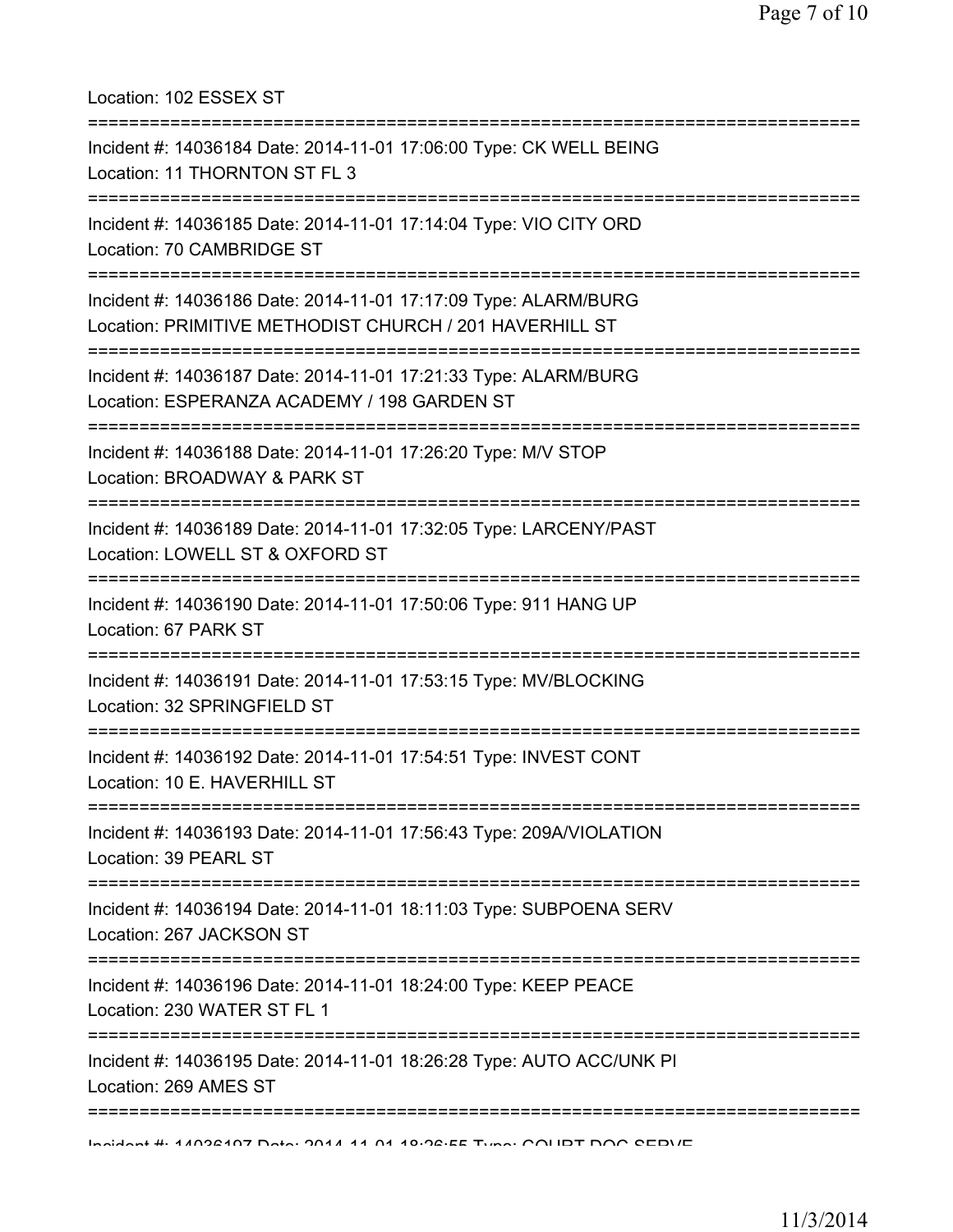Location: 18 BUNKERHILL ST

| -------------------------------------<br>Incident #: 14036202 Date: 2014-11-01 18:28:29 Type: CHILD ABUSE<br>Location: 95 BOXFORD ST FL 1 |
|-------------------------------------------------------------------------------------------------------------------------------------------|
| Incident #: 14036198 Date: 2014-11-01 18:31:40 Type: ALARM/BURG<br>Location: RESD; FUJEY MEJIA 978-655-3466 / 87 MERRIMACK ST             |
| Incident #: 14036200 Date: 2014-11-01 18:34:52 Type: TRESPASSING<br>Location: 138 S UNION ST FL 3                                         |
| Incident #: 14036199 Date: 2014-11-01 18:35:35 Type: GENERAL SERV<br>Location: LIBERTY TAXI / 137 LAWRENCE ST                             |
| Incident #: 14036201 Date: 2014-11-01 18:41:47 Type: AMBULANCE ASSSI<br>Location: 8 GREEN ST #10                                          |
| Incident #: 14036203 Date: 2014-11-01 18:49:19 Type: HIT & RUN M/V<br>Location: 98 AMES ST                                                |
| ==========================<br>Incident #: 14036204 Date: 2014-11-01 18:54:17 Type: E911 HANGUP<br>Location: 22 SMITH ST FL 1              |
| Incident #: 14036205 Date: 2014-11-01 19:08:48 Type: UNKNOWN PROB<br>Location: 73 PEARL ST                                                |
| Incident #: 14036206 Date: 2014-11-01 19:14:05 Type: ALARM/BURG<br>Location: ABEL COMPANY / 1 INTERNATIONAL WY                            |
| Incident #: 14036207 Date: 2014-11-01 19:28:00 Type: MAN DOWN<br>Location: POLLO CIBAO / 157 LAWRENCE ST                                  |
| ======================================<br>Incident #: 14036208 Date: 2014-11-01 19:30:20 Type: ALARMS<br>Location: 400 CANAL ST           |
| Incident #: 14036209 Date: 2014-11-01 19:32:41 Type: MISSING PERS<br>Location: 2 MUSEUM SQ #1002                                          |
| Incident #: 14036210 Date: 2014-11-01 19:38:42 Type: NOTIFICATION<br>Location: 77 HAWLEY ST FL 2                                          |
|                                                                                                                                           |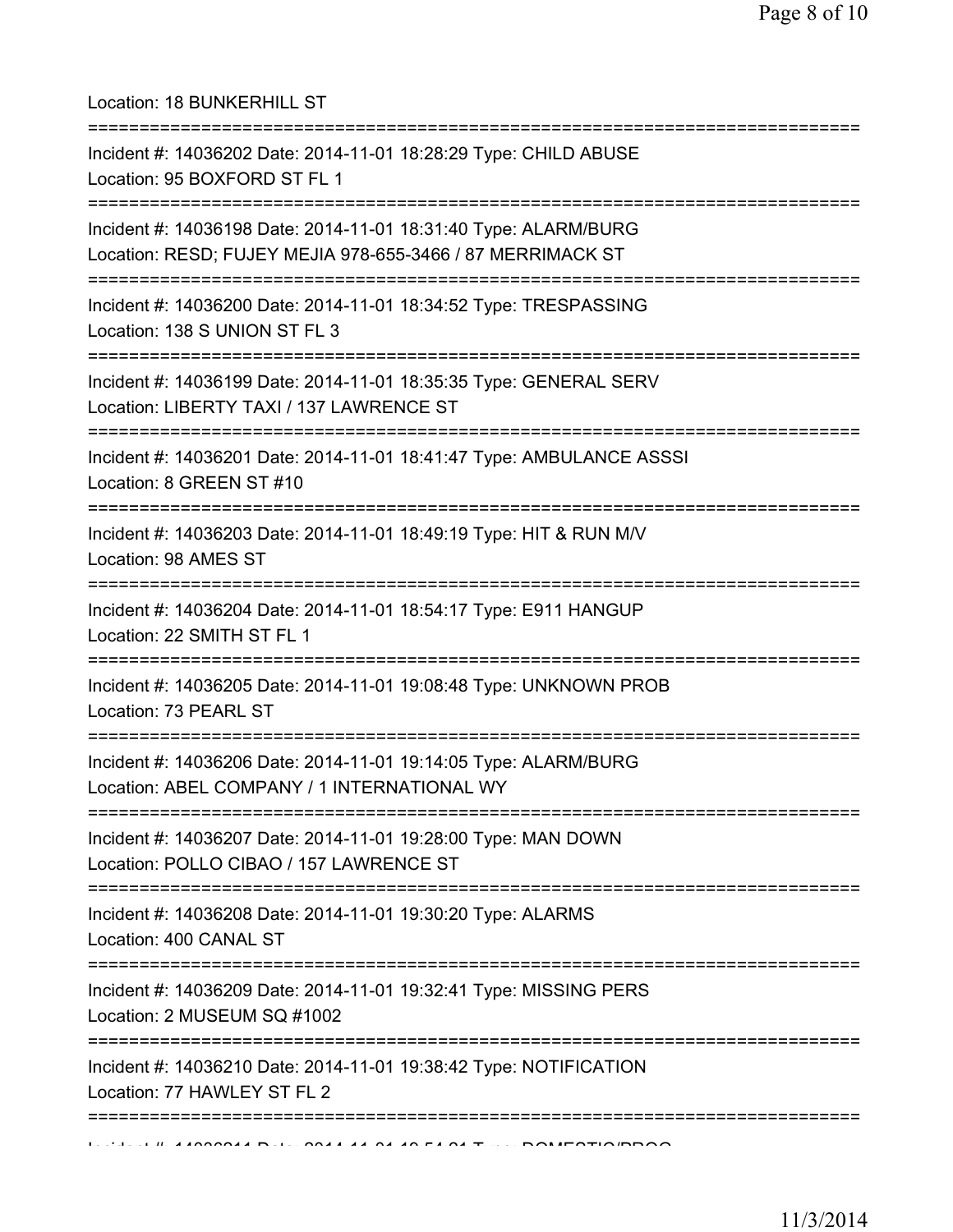| Location: HAVERHILL ST & JACKSON ST<br>===================================                                                    |
|-------------------------------------------------------------------------------------------------------------------------------|
| Incident #: 14036212 Date: 2014-11-01 20:30:04 Type: THREATS<br>Location: 27 ELM ST FL 2<br>================================= |
| Incident #: 14036213 Date: 2014-11-01 20:38:51 Type: ASSSIT AMBULANC<br>Location: 61 AMHERST ST                               |
| Incident #: 14036214 Date: 2014-11-01 20:45:31 Type: 911 HANG UP<br>Location: 22 SMITH ST #1                                  |
| Incident #: 14036215 Date: 2014-11-01 20:52:22 Type: DISORDERLY<br>Location: 14 CAMBRIDGE ST                                  |
| Incident #: 14036216 Date: 2014-11-01 20:58:57 Type: INVEST CONT<br>Location: 230 WATER ST                                    |
| Incident #: 14036217 Date: 2014-11-01 21:01:03 Type: E911 HANGUP<br>Location: LAWRENCE GENERAL HR OFFICES / 1 CANAL ST        |
| Incident #: 14036218 Date: 2014-11-01 21:34:36 Type: DISTURBANCE<br>Location: 45 RAILROAD ST                                  |
| Incident #: 14036219 Date: 2014-11-01 22:19:55 Type: HIT & RUN M/V<br>Location: LEBANON ST & WHITE ST                         |
| Incident #: 14036220 Date: 2014-11-01 22:24:03 Type: SUICIDE ATTEMPT<br>Location: 143 NEWBURY ST FL 2                         |
| :===================<br>Incident #: 14036221 Date: 2014-11-01 22:53:01 Type: NOTIFICATION<br>Location: 37 ALLSTON ST          |
| Incident #: 14036222 Date: 2014-11-01 22:56:21 Type: MAL DAMAGE<br>Location: 198 ANDOVER ST #A                                |
| Incident #: 14036223 Date: 2014-11-01 22:58:37 Type: ALARM/BURG<br>Location: RENT A CENTER / 356 ESSEX ST                     |
| Incident #: 14036224 Date: 2014-11-01 23:00:26 Type: A&B PAST<br>Location: 353 ELM ST #801 FL 8                               |
|                                                                                                                               |